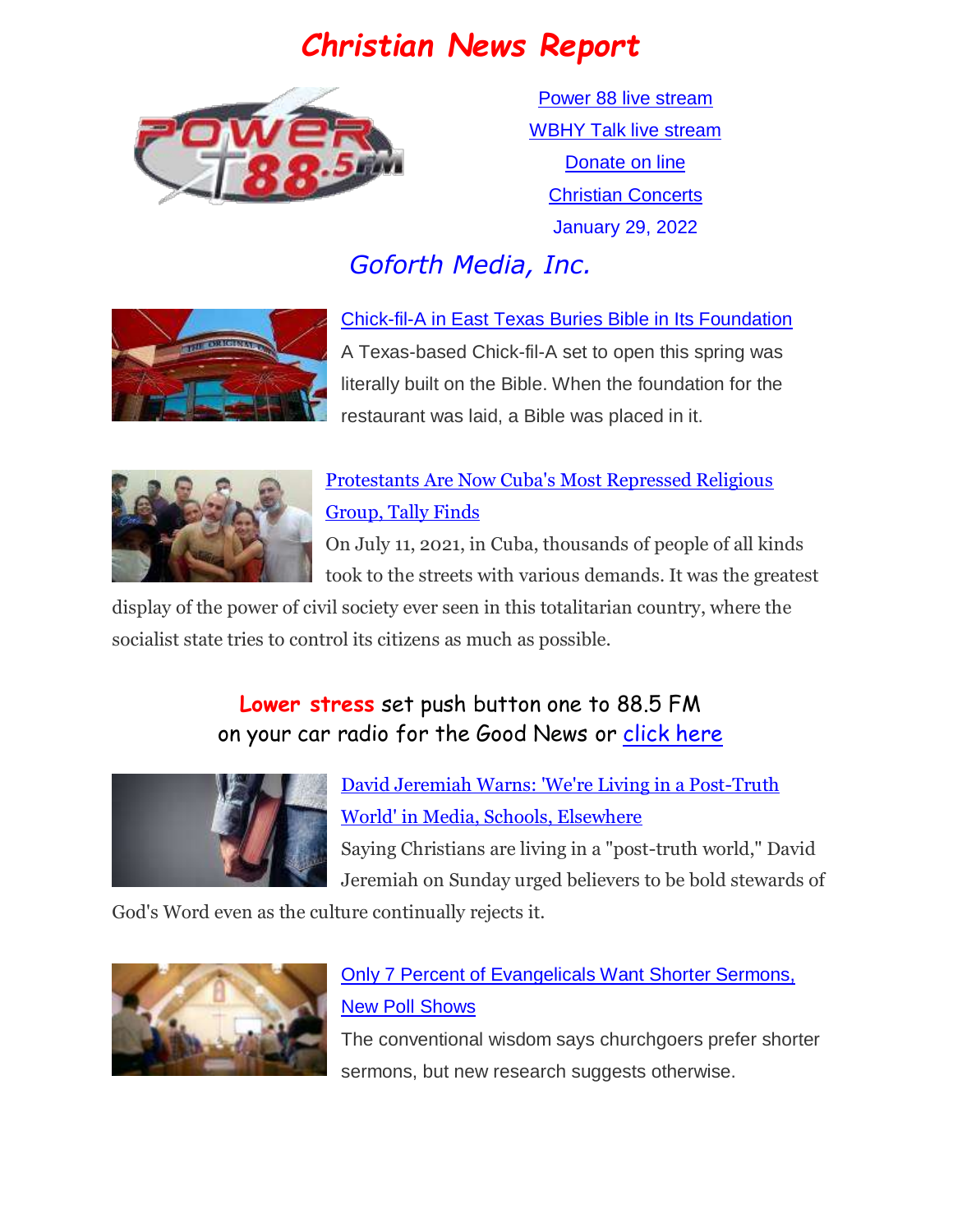

[From 'Saved by Satan' to Saved by Jesus: Ex-Satanist's](https://www1.cbn.com/cbnnews/us/2022/january/from-saved-by-satan-to-saved-by-jesus-ex-satanists-story-about-finding-christ-goes-viral)  [Story About Finding Christ Goes Viral](https://www1.cbn.com/cbnnews/us/2022/january/from-saved-by-satan-to-saved-by-jesus-ex-satanists-story-about-finding-christ-goes-viral) A few months ago, Carl Sartor would have described himself as someone who hated God, but today the 35year-old says he wants everyone to experience God's love.

Carl's story of salvation is going viral on social media.



## *A Power 88 listener writes…*

I was feeling depressed about getting older in life and not having someone to share my life. I cried out to God that things would be a lot better if I just had that significant other in my

life to share the load of things that I am going through. While I was waiting on God to answer me, the song "Who Am I" came on the radio, and all that I could do was start to cry and raise my hands to praise the Lord. It was in that moment that I realized that I didn't need anyone else in my life except the Lord to rely on for the problems that I was going through. It also made me realize because of all that Christ did for me, who do I think that I am requesting anything in return for just serving Him for the rest of my life? Thank you for letting me share. God Bless.

News stories and links provided on "Christian News Report" are for information purposes only and are not necessarily the views of the management or ownership of Goforth Media.

# *Goforth Media Stations*

Goforth Media is non-profit 501c3 [Donations are tax exempt](https://forms.ministryforms.net/viewForm.aspx?formId=018b4ff7-2c2f-4f0e-8ef2-689f9601b826) Power 88 Mobile **88.5 FM** Contemporary Music WBHY [840 AM](https://radio-locator.com/cgi-bin/pat?call=WBHY&service=AM&h=D) [103.3](https://radio-locator.com/cgi-bin/pat?call=W277CS&service=FX) & [103.5 FM](https://radio-locator.com/cgi-bin/pat?call=W278AP&service=FX) Christian Talk WLPR Mobile [960 AM](https://radio-locator.com/cgi-bin/pat?call=WLPR&service=AM&h=D) [93.3 FM](https://radio-locator.com/cgi-bin/pat?call=W227DA&service=FX) & 106.9 Southern Gospel [Studios and offices 6530 Spanish Fort Blvd suite B](https://www.google.com/maps/place/Power+88+Radio/@30.667541,-87.9124627,17z/data=!3m1!4b1!4m5!3m4!1s0x889a43144093f9bd:0x8d064181e7261e9!8m2!3d30.667541!4d-87.910274) [Spanish Fort Alabama 36527](https://www.google.com/maps/place/Power+88+Radio/@30.667541,-87.9124627,17z/data=!3m1!4b1!4m5!3m4!1s0x889a43144093f9bd:0x8d064181e7261e9!8m2!3d30.667541!4d-87.910274)



**If Christian radio has made a difference in your life** and you don't have a means of helping support the station financially, there are 2 other important things you can do: 1) Keep us in your prayers that God may use this radio ministry for His glory and 2) Support

business underwriters. **Thank them for supporting Christian radio and use their services when possible.**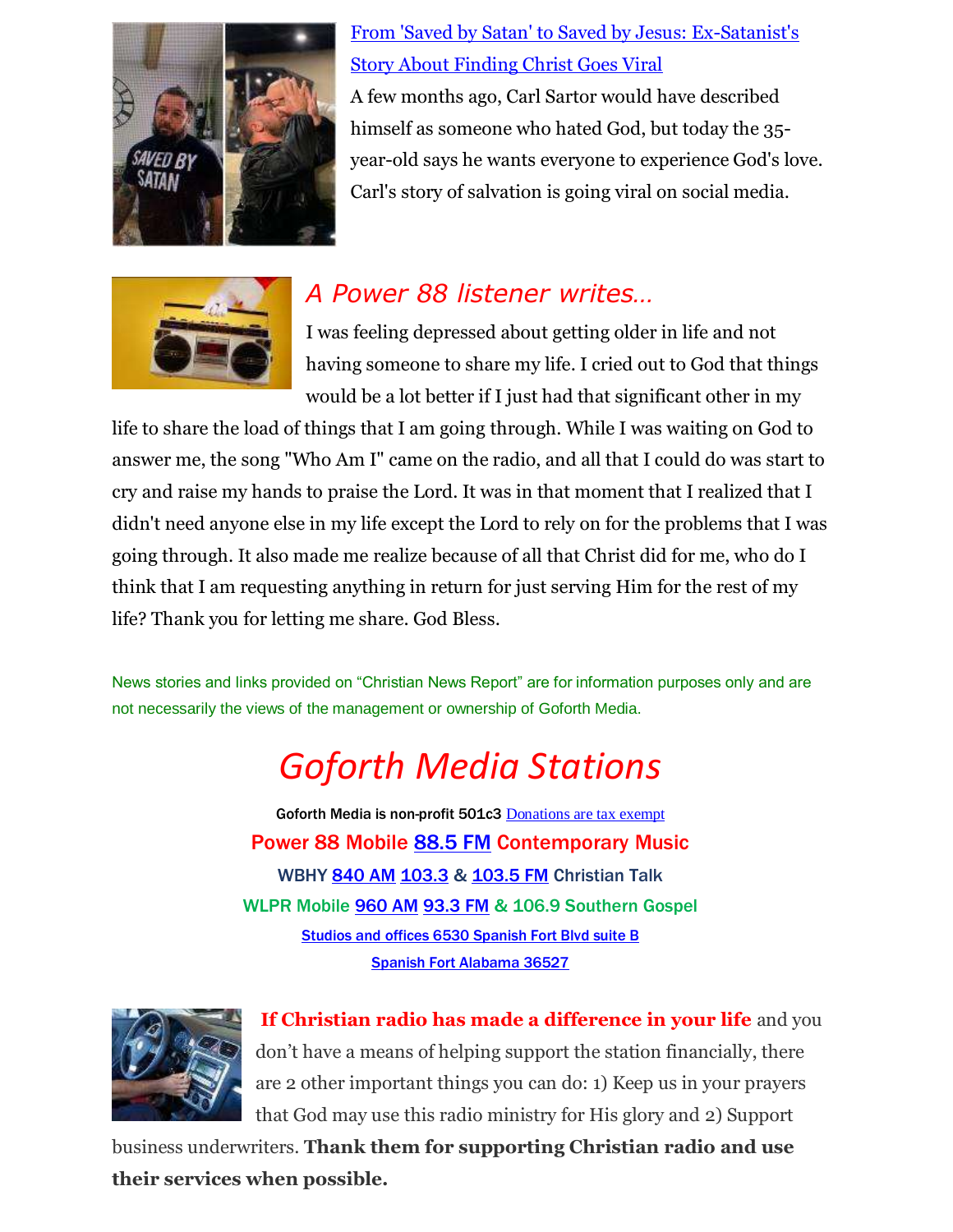# Kenny's Weekend SpinDown January 28<sup>th</sup>



- 1. Promised Land tobyMac
- 2. House of the Lord Phil Wickham
- 3. Stand in Faith Danny Gokey
- FUTURE TRACK Brighter Days Blessing Offor
- 4. Can't Quit You Colton Dixon
- 5. In the House Crowder
- 6. Relate for King & Country
- 7. Life is Good Courtnie Ramirez feat Apollo LTD
- 8. God of My Story Honor & Glory
- 9. Joy Comes in the Morning Baylor Wilson

10. Jesus is Coming Back – Jordan Feliz

#### Underwriters this week include:

[The Coxwell Agency Sarah](https://agents.allstate.com/the-coxwell-agency-daphne-al.html) Coxwell Allstate Insurance Daphne AL [Ravenite Pizzeria,](http://www.theravenite.net/) Gina Gambino 251-929-2525 102 North Section St, Fairhope AL Mama Lou's Restaurant 22288 Pine St. Robertsdale AL 36567 251-947-1988



It is easy to be an Underwriter on Power 88 contact Charlotte Bouzigard for information. [charlotte@goforth.org](mailto:charlotte@goforth.org) or call 251-300-3141

# **Attention Amazon Customers**

#### **How Amazonsmile supports Power 88**

Goforth Media Power 88 will receive 0.5% of the price of all their eligible [smile.amazon.com/ch/63-0927122](https://www.amazon.com/gp/r.html?C=2AU9G2CMQ9IQM&R=1QK2JMJNP3GH7&T=C&U=http%3A%2F%2Fsmile.amazon.com%2Fch%2F63-0927122&A=BCZPEIHVLV99IVSUOLG1YPFXTGWA&H=XVLELAMUAST3PRIK4CW2E8JRKTCA) purchases. You should bookmark the link so you don't accidentally shop at www.amazon.com instead of smile.amazon.com. Only purchases made at: [smile.amazon.com/ch/63-0927122](https://www.amazon.com/gp/r.html?C=2AU9G2CMQ9IQM&R=1QK2JMJNP3GH7&T=C&U=http%3A%2F%2Fsmile.amazon.com%2Fch%2F63-0927122&A=BCZPEIHVLV99IVSUOLG1YPFXTGWA&H=XVLELAMUAST3PRIK4CW2E8JRKTCA) are eligible for donations.

## *WBHY Christian Talk on line*

You can now receive WBHY Christian Talk online. Go to [www.goforth.org](http://www.goforth.org/) and click on WBHY Christian Talk Live. You will be able to hear your favorite Christian programs or Christian call in talk shows on your computer or cell phone anywhere in the world. You can also get it <u>by clicking here</u>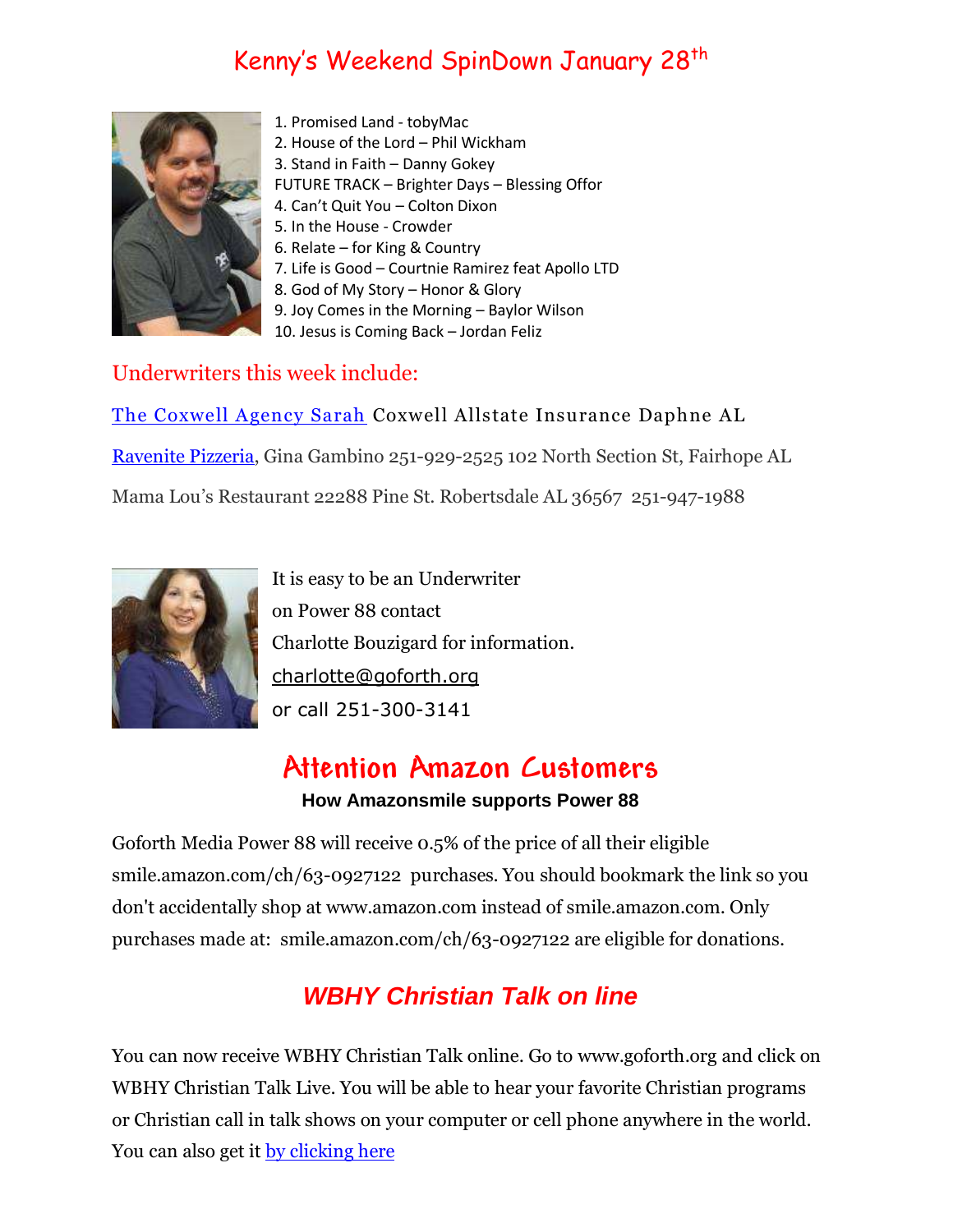

#### **DR. MICHAEL YOUSSEF WBHY 840 AM 103.5 &103.3 FM 7:30 AM WEEKDAYS**

Even before he was born, it was evident that God had a vision for Michael Amerhom Youssef. Against doctors' recommendations to terminate the at-risk pregnancy, Michael's parents chose life after God intervened, sending the family pastor to reassure them that this child would be "born to serve the Lord." His mother gave birth and lived to see him surrender his life to the Lord in 1964 at age 16.

Dr. Michael Youssef was born in Egypt and lived in Lebanon and Australia before coming to the United States and fulfilling a childhood dream of becoming an American citizen. With degrees in theology and social anthropology, God has gifted Dr. Youssef with a bold voice to bring Biblical clarity to today's issues and speak to a worldwide audience.

#### **WBHY**

[Weekday program schedule](https://goforth.schoolinsites.com/dailyprogramschedule) [Saturday program schedule](https://goforth.schoolinsites.com/saturdayprogramschedule) [Sunday program schedule](https://goforth.schoolinsites.com/sundayprogramschedule)

#### Check out these Links

Give where you [get your Blessings](https://forms.ministryforms.net/viewForm.aspx?formId=018b4ff7-2c2f-4f0e-8ef2-689f9601b826) [Goforth Media home page](http://www.goforth.org/) [Join Our e-mail List](http://user.goforth.org/mail-form/mail_form.htm) [Power88 on facebook](http://www.facebook.com/Power88fm)

## *Power Verses this week*



Sat [John 8:31-32](https://www.biblegateway.com/passage/?search=John%208:31-32&version=niv) Sun [Galatians 5:16](https://www.biblegateway.com/passage/?search=Galatians%205:16&version=niv) Mon [Philippians 2:14-16](https://www.biblegateway.com/passage/?search=Philippians%202:14-16&version=niv) Tue [1 Corinthians 10:13](https://www.biblegateway.com/passage/?search=1%20Corinthians%2010:13&version=niv) Wed [Matthew 7:12](https://www.biblegateway.com/passage/?search=Matthew%207:12&version=niv) Thu [James 1:2-3](https://www.biblegateway.com/passage/?search=James%201:2-3&version=niv) Fri [Galatians 6:7-8](https://www.biblegateway.com/passage/?search=Galatians%206:7-8&version=niv)

# **Christian Concerts are back in the [Gulf Coast](https://goforth.schoolinsites.com/Concerts) area**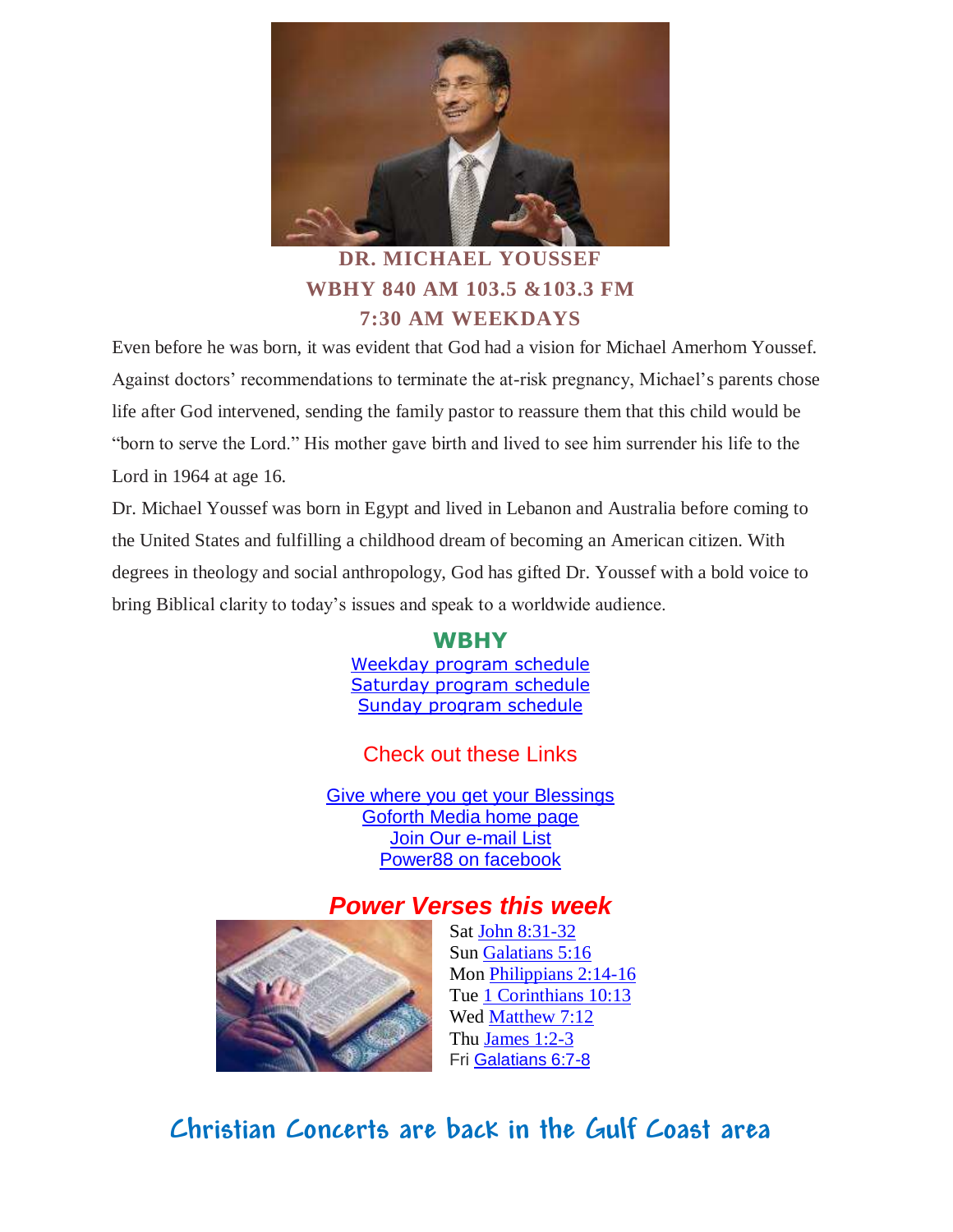



Featuring Skillet, KB, Colton Dixon, Newsong, Tauren Wells, and I Am They With Pre-Jam by Abby Robertson and Bayside Worship Guest Speaker is Shane Pruitt **Friday, February 4th, 2022** at 7:00 PM at USA Mitchell Center in Mobile Only \$10.00 at the door. No tickets needed.



## *Chonda Pierce Live in Concert*

**Sunday, February 27th**, 2022 Concert Begins at 7:00 First Fairhope Church in Fairhope Tickets and more information are available at [www.etix.com](http://www.etix.com/) First Fairhope Church is at 300 South Section Street, Fairhope, AL



# *MercyMe in Concert The Inhale Exhale Tour*

#### Featuring:

Rend Collective With Special Guest: Andrew Ripp March 4th, 2022 At the Mobile Civic Center Arena Concert Begins at 7:00 PM Tickets and more information are available at [www.MercyMe.org](http://www.mercyme.org/) Mobile Civic Center Arena is located at 401 Civic Center Drive in Mobile, AL



## *Zach Williams in Concert*

With Special Guest: Anne Wilson Sunday, April 10, 2022 at 7:00 PM at the Pensacola Saenger Theater. Tickets and more information are available at [www.TicketMaster.com](http://www.ticketmaster.com/)

The Pensacola Saenger Theater is located at 118 South Palafox Street in Pensacola